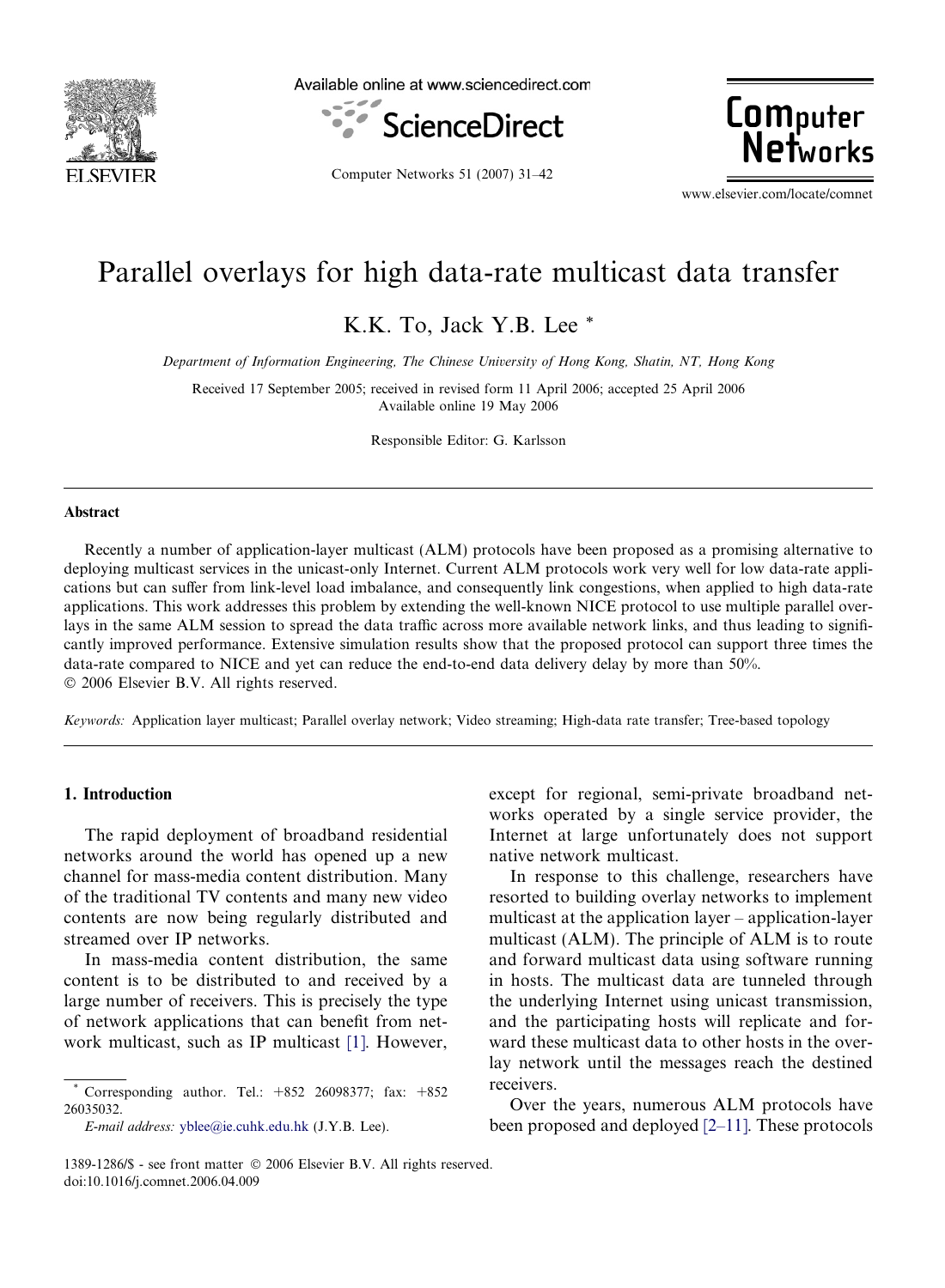typically construct the overlay network based on some knowledge of the underlying network (e.g., delay or distance of the hosts from one another) [\[7–11\].](#page-11-0) Some also monitor the overlay network continuously to dynamically reconfigure the overlay network when network conditions change.

One such successful ALM protocols is the NICE protocol proposed by Banerjee et al. [\[9\]](#page-11-0). NICE is a tree-based ALM protocol where peers are arranged hierarchically such that every peer receives data from its parent or siblings and forwards the data to its children and siblings. This protocol has been shown to work well in many applications and networks due to its proximity-aware feature and its capability to dynamically adapt the overlay network topology to the changing network conditions.

Our work is motivated by the application of the NICE protocol to high data-rate applications, such as video content distribution. Specifically, our simulations show that although the NICE protocol works well for low to medium data-rate applications, it may run into performance bottlenecks when the data-rate approaches the capacity of some of the links in the underlying network. In this case the congested link will experience significantly increased delay and packet loss.

In theory, the protocol will be able to detect the link quality degradation and trigger a new round of overlay topology rearrangement to adapt to the detected congestion. However, in practice this may not always be able to resolve the problem as the topology rearrangement merely selects another link for data transport and the new link may then become the new point of congestion. This will trigger another topology rearrangement and so forth, and the overlay network will then become unstable.

This work tackles this problem by developing a parallelized version of the NICE protocol – P-NICE. The principle is to separate the data stream into multiple sub-streams, and then send each sub-stream over an independent multicast overlay. The sub-streams are then resequenced at the receiver before passing on to the application. As the sub-stream data-rate is much lower than the video bit-rate, the aforementioned link-congestion problem is significantly reduced. Moreover, different overlays can route data over disjoint links to fully utilize the available network capacity, and high-capacity links can also be fully utilized by routing multiple overlays through them.

Our extensive simulations show that P-NICE can increase the useable data-rate by over 300% (with 5 overlays) when compared to the original NICE protocol. More surprisingly, the need to resequence the sub-stream data at the receiving peer does not increase the end-to-end data delivery delay – the delay is in fact reduced by more than 50% when compared to NICE.

One tradeoff to the improved useable data-rate is the control overheads in managing the multiple overlays. To tackle this problem we develop a new algorithm based on exponentially weighted moving average to reduce the number and frequency of topology rearrangements, without adverse performance impact.

In the rest of the paper we first review some related work in Section 2, and then present the P-NICE protocol in Section [3](#page-4-0). Using extensive simulations we evaluate the P-NICE protocol and compared it to the original NICE protocol in Section [4](#page-5-0). We summarize the paper and discuss some future work in Section [5](#page-10-0).

#### 2. Background and related work

In the past decade researchers have proposed many successful ALM protocols. They can be classified into mesh-based and tree-based overlays in terms of the topology of the overlay network.

#### 2.1. Single-overlay approaches

For mesh-based overlays, Chu et al. proposed the Narada protocol [\[10\]](#page-11-0) which exploits the topological proximity of peers to reduce network resources consumed in multicast data delivery. Initially, peers are connected randomly to form a mesh-based overlay. The distances between peers are then estimated from round-trip-time (RTT) measures through periodic probing. Peers which are close together topologically are then connected and made closer in the overlay network. During operation, it progressively adds good paths to and removes bad paths from the mesh. However, the control overheads of Narada is in the order of  $O(N^2)$  [\[10\]](#page-11-0) and so it is only suitable for overlays with small number of peers.

In another work Pendarakis et al. [\[12\]](#page-11-0) proposed an ALM middleware called ALMI to facilitate the porting of native multicast applications to the ALM environment. Similar to Narada, ALMI is also designed for small-size multicast group (tens of members) using the many-to-many communication pattern (e.g., voice or video conferencing).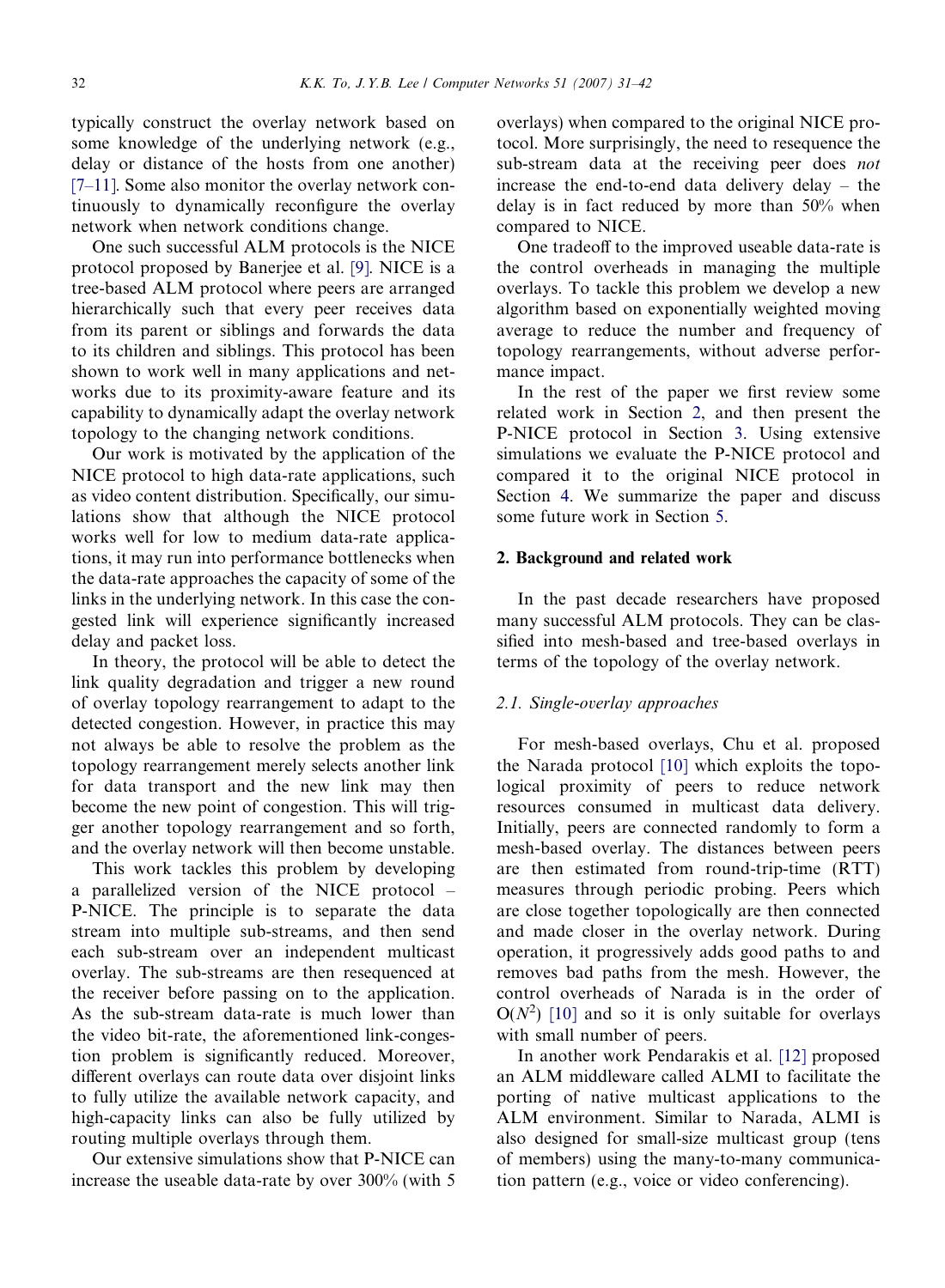However, in mass-media content distribution the data distribution topology is usually one-to-many and the size of the multicast group will be significantly larger. Obviously Narada and ALMI are not designed for this type of applications and thus will suffer from scalability issues.

In contrast, tree-based overlays have the potential to achieve significantly lower control overheads, particularly when the multicast group is large. For example, Banerjee et al. developed the NICE protocol [\[9\]](#page-11-0) that builds tree-based rather than mesh-based overlay networks. NICE uses RTT to measure the topological proximity of peers and then arranges them into a hierarchical topology to localize the control messages. This significantly enhances the NICE protocol's scalability to large multicast groups and this is the primary reason why we choose to extend NICE instead of Narada or ALMI.

Nevertheless, NICE was initially designed for relatively low data-rate network applications. Therefore the network traffic generated by the ALM protocols is assumed to be insignificant when compared to the network link capacities. This assumption will not hold for high data-rate applications, even when the application data-rate reaches only 20% of the stub-to-stub link bandwidth (see Section [4.1\)](#page-6-0).

This phenomenon is primarily due to the way multicast data are delivered over the overlay network. In particular, the tree-based overlays may not utilize all available network links due to the single route from the sender to a receiver. Consequently, when the application data-rate approaches that of the link capacity, congestion will occur, leading to increased delay and loss. Even though the ALM protocol can detect and adapt to link quality degradations, such adaptation was designed primarily for recovering from peer and link failures rather than self-induced congestions. Thus the relocation of the congested overlay path to another network link will merely relocate the point of congestion.

## 2.2. Multi-overlay approaches

One solution to the previously-mentioned problem is to match the data-rate to the available link capacities using multiple overlays. For example, Wang and Chan [\[7\]](#page-11-0) proposed a centralized architecture to build a high bandwidth overlay. Multiple trees are built on top of the peers and the trees reach

different subset of peers. Construction of the trees starts with the topology discovery process. Peers use traceroute to discover the physical paths between peers and then initialize a series of short TCP file transfers to estimate the available bandwidth. The information is then reported back to the central server which then constructs the distribution trees one by one. In each round, a tree is built so that it uses up all the residual bandwidth of at least one peer. The peers without any residual bandwidth are left out in the subsequent rounds. As a result, trees built in later rounds would reach progressively fewer peers and special data coding methods, like erasure coding and multiple descriptions coding (MDC) [\[13\],](#page-11-0) must be used to enable the peers to decode the received data correctly.

In another study, Zhu et al. proposed the oEvolve protocol [\[8\]](#page-11-0) that employed a decentralized approach to build multiple layers of trees in a distributed manner. Again as not all peers are reached in every tree, different peer will receive data at a different rate. Both studies [\[7,8\]](#page-11-0) provide effective solutions to maximize the data-rate for individual peers as long as the data being distributed are partially decodable (e.g., video encoded in MDC [\[13\]](#page-11-0) or fine-grained scalable video coding [\[14\]](#page-11-0)).

For applications which do not employ partiallydecodable data, Castro et al. proposed a Split-Stream protocol [\[11\]](#page-11-0) that also builds overlay network from multiple trees, with all trees reaching all receiving peers. The design goal of SplitStream is to balance the peers' forwarding load, i.e., the amount of data forwarded. It achieves this by building interior-node-disjoint trees to spread the forwarding load across multiple peers.

Node-level load balancing works well when the node-level bandwidth is the same or smaller than the link-level bandwidth. However today's peers are often PCs or workstations which easily forward tens, if not hundreds, of Mbps of data. Moreover, it is very common for many hosts to share an Internet access gateway that has significantly lower bandwidth (e.g., 1.5 Mbps for ADSL) than the individual peer's bandwidth (e.g., 10 or even 100 Mbps). In these cases the interior-node-disjoint approach will become sub-optimal.

[Fig. 1](#page-3-0) illustrates these scenarios using a simple network configuration. We first consider the scenario where the node-level bandwidth constraints match the link-level bandwidth constraints. In [Fig. 1a](#page-3-0) there are one source peer (peer  $A$ ) and three receiving peers (peers  $B, C$ , and  $D$ ). Assuming the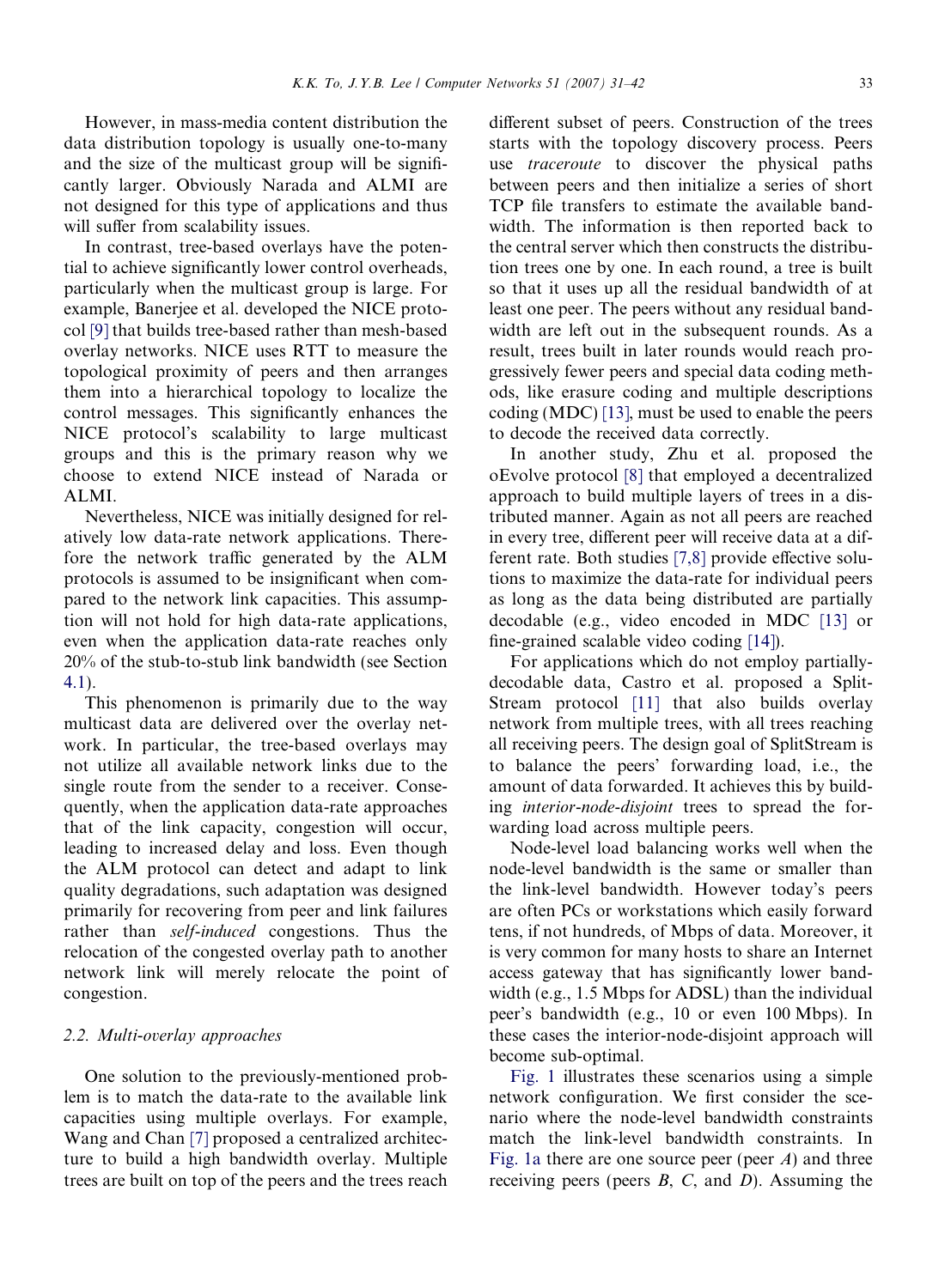<span id="page-3-0"></span>

Fig. 1a. A case for SplitStream protocol when peers' node-level constraints match with link-level constraints.



Fig. 1b. A case for SplitStream protocol when peers' node-level constraints do not match with link-level constraints.

peers all have the same node-level bandwidth constraint, the overlays will be constructed as shown in Fig. 1a. The data stream is divided into three overlays, represented by solid, dotted, and light-dotted lines respectively. Each arrow represents one unit of data flow and the total throughput of the multicast stream is 3 units of data flow.

Next we introduce a new peer  $E$  sharing the same access router  $R$  with peer  $D$  as shown in Fig. 1b. We assume the router  $R$  has link-level incoming (i.e., traffic going from outside to Peer  $D$  and/or  $E$ ) bandwidth constraint of 3 units of data flow. After the new peer E, with identical node-level constraint as peer D, joined the ALM session, the interior-nodedisjoint algorithm will have a total of four receivers, all of the same node-level bandwidth constraint. Consequently it will divide the data stream into four sub-streams and assign one of them to peers  $B, C$ , D, and E respectively for forwarding to other peers.

However as peer  $D$  and  $E$  share the same access router R with a link-level bandwidth constraint of 3 units, each of them can only utilize half the link bandwidth (i.e., 1.5 units) to receive sub-stream data from peer  $A$  and two other overlays (peer  $B$  and  $C$ ), resulting in a maximum rate of  $1.5/3 = 0.5$  unit of data flow per sub-stream. As a result the maximum achievable throughput will be limited to  $0.5 \times 4 = 2$ units of data flow.

This scenario is clearly sub-optimal as we can increase the achievable throughput to 3 units simply by forwarding all sub-stream data via peer  $D$  to peer E, and vice versa. Nevertheless this is not possible in SplitStream due to the interior-node-disjoint constraint, which limits each peer to forward data for one and only one overlay.

In comparison, the P-NICE protocol investigated in this work achieves load balance at the link level rather than at the node level. On one hand, P-NICE allows multiple overlays to route data through the same node, if that node has the extra capacity to support them. This enables P-NICE to explore and fully exploit the network capacities.

On the other hand, unlike node-level bandwidth constraints, which are specified by the end user or preconfigured, link-level bandwidth often varies from time to time in the presence of competing traffics. Using the NICE protocol's continuous delay probing mechanism the P-NICE protocol can dynamically adapt to these link-level bandwidth variations to cope with congestions as well as to explore newly available link bandwidth. Our simulation results show that this works surprisingly well and can achieve balanced load across all trees even without any coordination between them.

#### 2.3. Optimization approach

In a recent work, Cui et al. [\[15\]](#page-11-0) approached the ALM problem from an optimization angle. Specifically, they developed optimization algorithms to compute the max-flow and max-concurrent-flow of transporting data over multiple overlay networks in a given physical network. Their work provided a theoretical understanding of the interactions and behavior of multiple overlay networks and also addressed other important issues such as fairness. However, the optimization methods assume knowl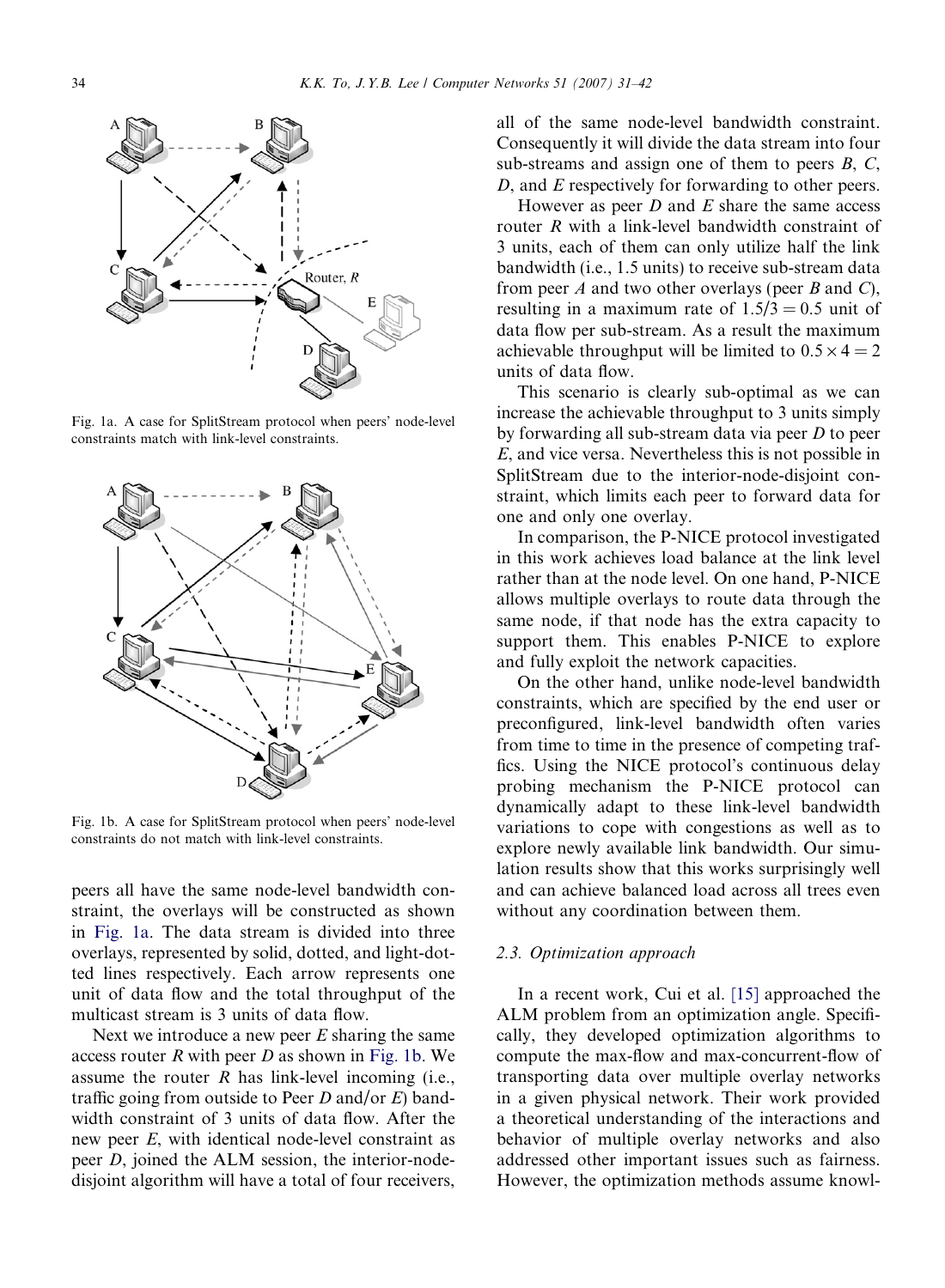<span id="page-4-0"></span>edge of the network topology and complete link capacity information, which may not be available in practice. NICE and P-NICE, in comparison, are designed to explore (through periodic delay measurements) and adapt (through local tree reorganizations) to the unknown physical network without any prior information of the network.

An interesting possibility is to apply Cui et al.'s optimization methods by replacing the link weight in their model with measured delay to reflect the current link utilization. There are, however, two potential problems. First, as the delays are measured at runtime, possibly in the presence of competing traffics, their measured value will inevitably vary from time to time. Consequently, subsequent runs of the optimization methods may produce different overlay configurations as a result of the changing delays. Unless the new overlay configuration closely resemble the existing one, extensive reconfigurations of (all) the overlays will be needed, leading to significant overheads as well as service degradation. Second, unlike link weight, which is invariant with respect to the actual overlay configurations generated, the node-to-node delays are dependent on the actual overlay configuration adopted. Thus after each optimization is completed the new overlay configuration will very likely lead to changes in the set of measured delays, and so render the optimized overlay configuration no longer optimal according to the optimization model. Not only that this will likely result in continuous reconfiguration of the overlays every time the optimization methods are invoked, the generated overlay configuration is in fact no longer optimal even in principle as the link weights are no longer independent from the optimization results.

## 3. P-NICE

We first review the original NICE protocol in Section 3.1 and then present two modifications in Sections 3.2 and 3.3 to extend the NICE protocol to high data-rate applications.

#### 3.1. The original NICE protocol

NICE [\[9\]](#page-11-0) is an ALM protocol designed to achieve low control overhead and to exploit peers' proximity in building the hierarchical overlay network. Peers in NICE obtain proximity information through measuring the RTT to other peers. Peers that are close together are then arranged into a number of clusters, with each cluster consisting of between k and  $3k - 1$  peers, where k is an adjustable parameter. In addition to the clusters, peers are also arranged hierarchically with all peers belonging to layer 0. For each cluster at layer L, where  $L \ge 0$ , the graph theoretic center of the cluster is selected as the cluster leader to join layer  $L + 1$ , thus forming a cluster with other peers at layer  $L + 1$ . The process continues until there is only one peer at the uppermost layer.

Cluster leaders are responsible for forwarding and receiving data to and from their clusters respectively. On receiving data packets from its Lth layer cluster member, the leader forwards them to all members of the clusters it belongs to, except the members in its Lth layer cluster. As the leader is the topological center of its cluster and data is routed from leaders to leaders, NICE can achieve data delivery paths with low stretch (i.e., the averaged number of hops to deliver a data from source to destination).

In NICE there is a bootstrap host called the Rendezvous Point (RP) which is known to all peers before they join the multicast session. The RP maintains a list (not necessarily complete) of peers participating in NICE. When a new peer  $A$  joins NICE, it first contacts the RP to obtain a list of peers that are present in the highest layer, say Lth layer. Peer A than finds the peer, say peer  $B$ , in the list that is closest, based on RTT measurements, to itself and asks peer *B* to obtain its list of  $(L - 1)$ th layer cluster members. The process continues until peer A finds a peer in the 0th layer cluster, and peer A completes the process by joining that cluster. Peer A periodically conducts RTT measurements between itself and the cluster leader's siblings in its highest layer, say Lth layer. If a closer peer  $C$ , other than the cluster leader, is found, then peer  $A$  will leave the current highest layer cluster and join the Lth layer cluster of which peer  $C$  is the leader. This allows NICE to improve its topology in response to the changing network conditions.

#### 3.2. Parallel overlay architecture

It is easy to see that in the NICE protocol data delivery from a source to a destination will go through a single path in the network. To take advantages of path diversity and to spread the traffic across more network links, we propose to build not one, but multiple overlay networks for data distribution.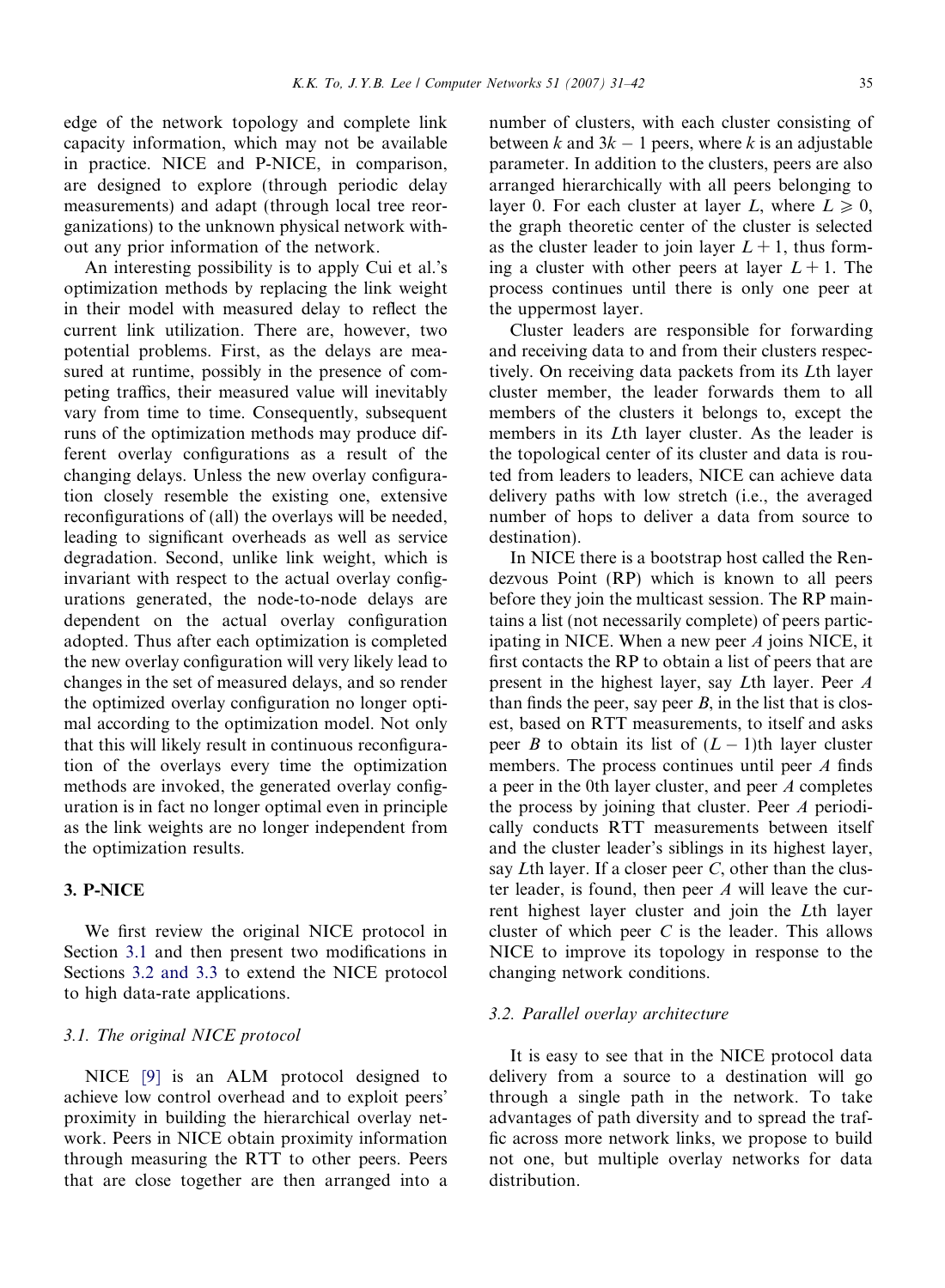<span id="page-5-0"></span>

Fig. 2. Architecture of P-NICE, showing the  $k$  virtual peers.

Fig. 2 depicts the architecture of the proposed P-NICE protocol. In each ALM session, k overlays are built independently using the NICE protocol. Each peer is then sub-divided into  $k$  virtual peers (VP), with each virtual peer joining a different NICE overlay. To transmit data, the sending peer first packetizes data into packets of size  $P_k$  bytes and then distributes them to the virtual peers in a round-robin manner. The virtual peers in turn send them over the  $k$  NICE overlays independently. To receive data, the virtual peers of the receiving peer first receives the packets from the overlays, and then resequences them in the proper order before passing them to the application.

Compared to the single-overlay NICE protocol, this parallel-overlay P-NICE protocol allows data packets of the same ALM session to travel through different paths in the network. Although the  $k$  overlays may start out using similar network paths, the serialization delays at the lower network layers and the increased delay and loss due to the selfinduced congestion will affect the measured RTT information of different peers. The  $k$  VPs then independently adapt their tree topologies base on continuous RTT measurements. As the measured data of different VPs, even if they reside within the same physical peer, will likely to be different, only some of the VPs will be triggered to adapt and select alternative paths to deliver their data sub-stream to relieve the detected link congestion. In time these  $k$  overlays will each settle on a particular set of delivery paths (not necessary disjoint) so as to equalize the load across the network links.

#### 3.3. Control overheads

The main drawback of constructing  $k$  overlays for the same ALM session is the increased control overheads. In the original NICE protocol, peers continue to probe each other periodically to monitor any changes in network conditions. When the measured RTT changes, it will trigger a rearrangement of the overlay topology in an attempt to improve performance. Worst, when one of the  $k$ overlays in P-NICE rearranges its overlay topology, the other overlays sharing the same links will also experience changes in their RTT measurements. This will trigger even more overlays to start rearranging their topologies, thus forming a positive feedback loop.

To tackle this problem, we need to reduce the sensitivity of the triggering mechanism to shortterm RTT variations while at the same time maintaining its ability to adapt to longer-term changes in the network. We propose to smooth out the RTT estimates using an exponentially weighted moving average (EWMA) algorithm similar to the one adopted in TCP for this purpose [\[16\]](#page-11-0).

Specifically, the current estimated RTT is computed from

$$
\overline{\text{RTT}}_j = (1 - \alpha) \cdot \overline{\text{RTT}}_j \cdot + \alpha \cdot \text{RTT}_j,
$$
  
 
$$
\Delta \text{RTT}_j = (1 - \beta) \cdot \Delta \text{RTT}_j + \beta \cdot (\text{RTT}_j - \overline{\text{RTT}}_j),
$$

where  $RTT_i$  is the measured RTT of peer j, with  $\alpha$ and  $\beta$  equal to 0.125 and 0.25 respectively [\[16\].](#page-11-0) The system will then use  $\overline{RTT}_i$  instead of RTT<sub>i</sub> in the triggering mechanism. To further filter out transient variations in the RTT, the system will not trigger as long as the new RTT is within

$$
RTT_j - 4 \cdot \Delta RTT_j < RTT_j < RTT_j + 4 \cdot \Delta RTT_j.
$$

#### 4. Performance evaluations

In this section, we present simulation results to evaluate the proposed P-NICE protocol and compare it to the original NICE protocol. A 10000-node network is generated using GT-ITM [\[17\]](#page-11-0). The transit-to-transit, transit-to-stub, and stub-to-stub link bandwidth is assigned as 100 Mbps, 8 Mbps and 4 Mbps, respectively. In each node (i.e., router), separate queues are built for each link and each queue has 64 KB buffer. The data stream is packetized into packets of 1 KB each. On top of the physical network, 128 peers are randomly attached to the nodes. [Table 1](#page-6-0) summarizes the default system parameters used in the simulations.

The peers join the ALM session randomly during the first 300 s and the data stream is started at 1300 s. Note that performance is measured during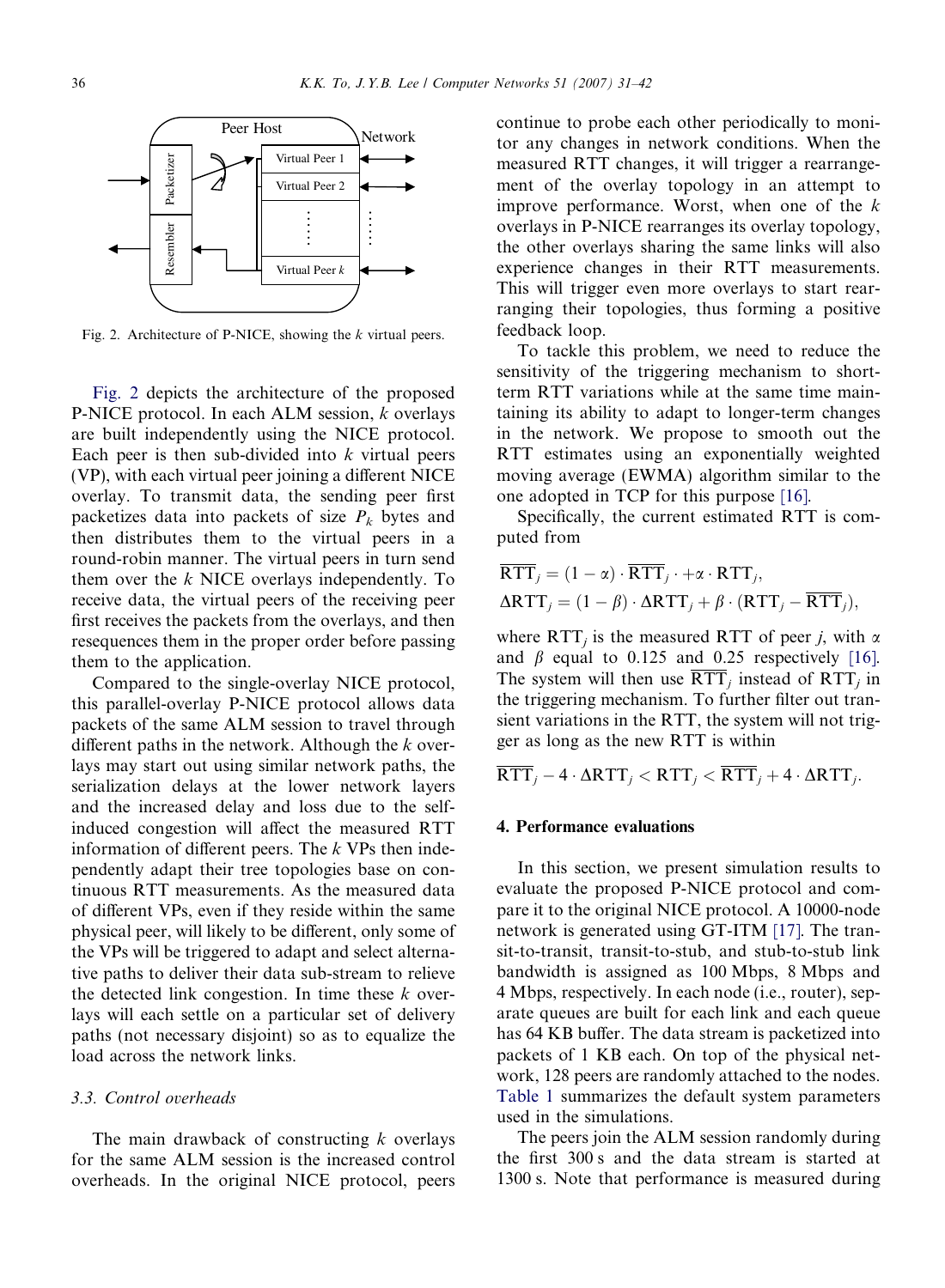<span id="page-6-0"></span>Table 1 Default System parameters

| Parameter                       | Value     |
|---------------------------------|-----------|
| Physical nodes count            | 10,000    |
| Router buffer (per link)        | $64$ kB   |
| <b>Transit-transit BW</b>       | 100 Mbps  |
| Transit-stub BW                 | 8 Mbps    |
| Stub-stub BW                    | 4 Mbps    |
| Data packet size, $P_k$         | $1 \; kR$ |
| Peers count                     | 128       |
| Data stream bitrate             | 800 kbps  |
| Overlays in an ALM session, $k$ | 5         |
| Simulation time                 | 4000 s    |
| Simulation trials               | 5         |

the entire simulation duration rather than only after the system has reached steady state. This captured the performance of the ALM protocols over its whole life cycle and thus allows us to study their temporal behavior. In fact the ALM protocols, even long after the ALM session had started, will continue to refine the data distribution topology in response to RTT measurement updates.

#### 4.1. End-to-end packet delivery ratio

Fig. 3 shows the end-to-end packet delivery ratio versus different data rates, where the vertical bars represent the 95% confidence intervals. Delivery ratio is defined as the ratio between total number of data packets received by all peers and the number of data packet expected to be received by all peers if all deliveries are successful. From the simulation result, it is clear that with only a single overlay the NICE protocol can achieve a data-rate up to only 400 kbps with approximately 80% delivery ratio.

However, by using P-NICE with 5 overlays, the achievable throughput increases significantly to 1200 kbps with 90% delivery ratio, which is three times higher than NICE. This result clearly shows that it is difficult to fully utilize the available network resources using only a single overlay network to deliver multicast data.

A second observation is that the control overhead reduction algorithm described in Section [2.3](#page-3-0) does not result in any significant performance degradation. In fact the delivery ratio is slightly higher at high data rates (e.g., at 1800 kbps) compared to using the simple RTT-based algorithm in NICE. This is because topology rearrangement itself also causes data loss – during the time when the paths are being rearranged. Thus by reducing the number and frequency of topology rearrangements, which is more significant when the delivery ratio is low, the delivery ratio can be improved.

#### 4.2. Utilization of network links

To pinpoint the source of the improvements in the previous section, we need to study the utilization of the network at the link layer. Fig. 4 plots the linklayer packet loss rate versus data stream bit-rate, where the vertical bars represent the 95% confidence intervals. We observe that NICE experiences significant packet loss when the data-rate exceeds 500 kbps. With P-NICE the loss rate is less than 1% even at a much higher data-rate of 1200 kbps. This suggests that P-NICE can effectively spread the data traffic across more network links to avoid congesting a few links.

This is evident in [Fig. 5a](#page-7-0), which shows the distribution of maximum utilization of each link



Fig. 3. End-to-end packet delivery ratio versus data stream bitrate.



Fig. 4. Link-layer packet drop rate versus data stream bit-rate.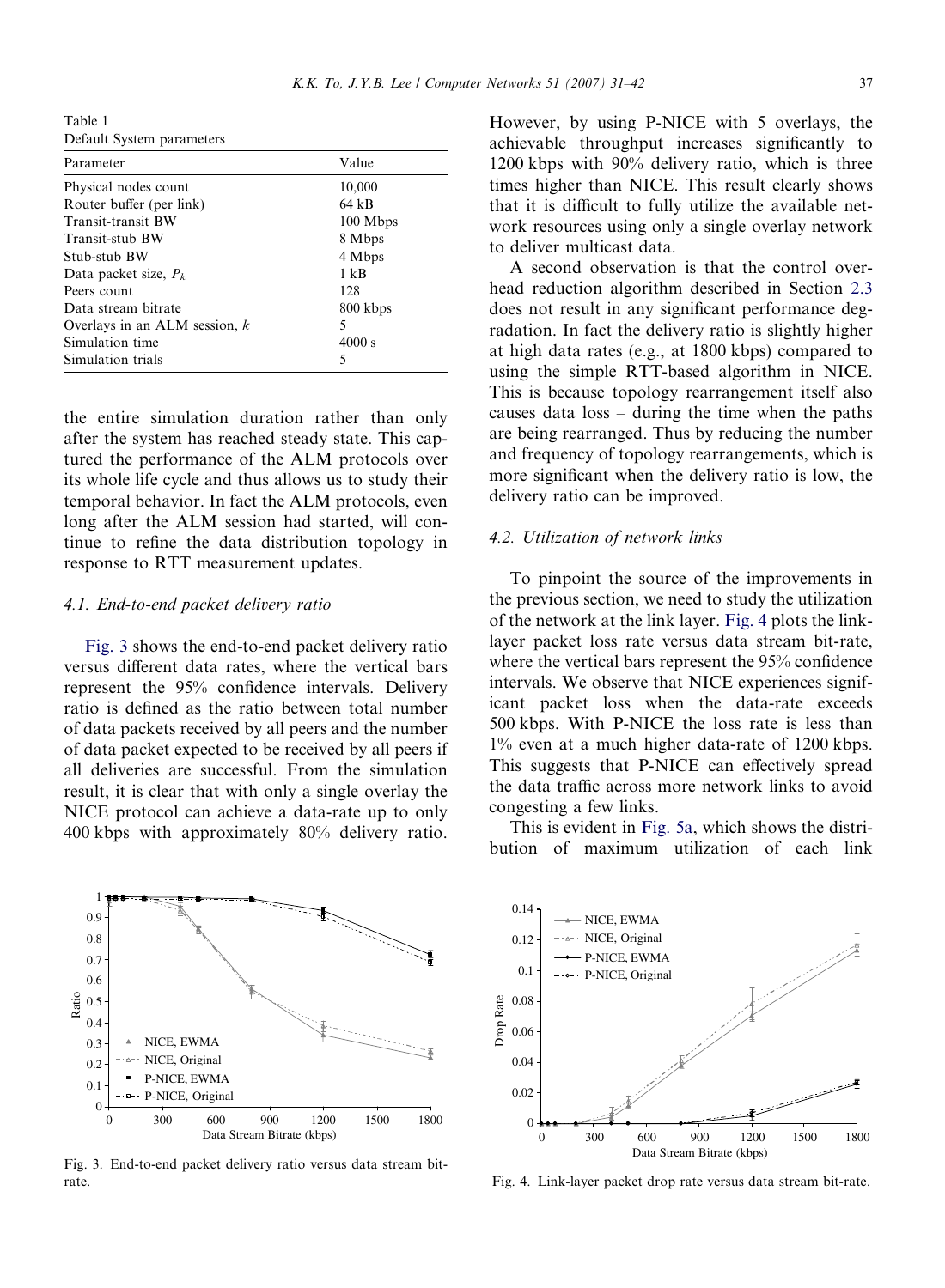<span id="page-7-0"></span>throughout the simulation. It is easy to see that under NICE there is a substantial proportion of links operating in near full capacity (e.g., about 3% are running at 100% utilization). Obviously these links are congested, leading to significant packet loss. By contrast, under P-NICE most of the links are operated at much lower utilization, with only a few  $(0.4\%)$  reaching full utilization.

Note that results in Fig. 5a merely show how many of the links, but not how *often* the links are being operated at full utilization. To investigate the latter we plot in Fig. 5b the distribution of maximum link utilization across time. The results show that in NICE over 16% of the time one or more links are being operated at full capacity. By contrast, in P-NICE only 0.05% of the time there exist at least one fully-utilized links. This shows that link utilization under P-NICE is far more balanced than NICE, thus resulting in the much improved delivery ratio at higher data-rates.



Fig. 5a. Distribution of maximum link utilization.



Fig. 5b. Distribution of maximum link utilization across time.

#### 4.3. Effect of number of overlays

The previous results for P-NICE are simulated using 5 overlays. To investigate the effect of the number of overlays, we repeated the same simulation for number of overlays ranging from 1 to 10.

Figs. 6 and 7 plot respectively the average packet delivery ratio and the packet loss rate versus the number of overlays employed. We plotted two sets of curves for 1 and 5 sources sending out multicast data in the ALM session. We can observe that the number of sources have negligible impact on the performance while increasing the number of overlays improves both the delivery ratio and packet loss rate as expected. In this particular setup we only need 5 overlays to bring the delivery ratio to nearly 100%.



Fig. 6. Distribution of end-to-end packet delivery ratio for different number of overlays.



Fig. 7. Link-layer packet drop rate for different number of overlays.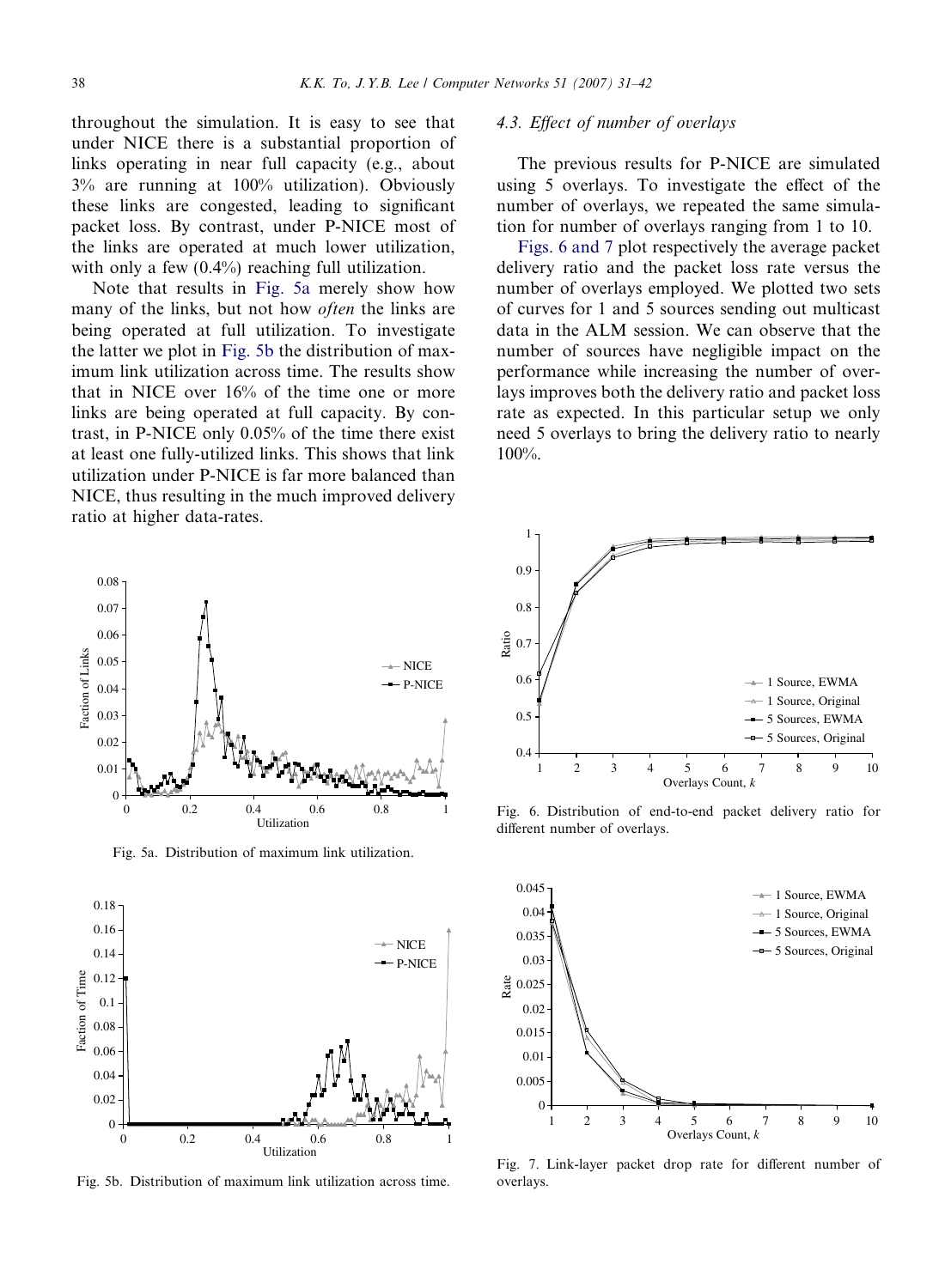#### <span id="page-8-0"></span>4.4. End-to-end data delivery delay

With multiple overlays for data delivery, one would expect the receiver to experience longer data delivery delay due to the need for resequencing the data received from different overlays. We investigate this issue in Fig. 8 by plotting the distribution of end-to-end data delivery delay. Surprisingly, P-NICE in fact achieves significantly lower data delivery delay than NICE. In comparison, distribution of the data delivery delay under NICE appears to be bi-modal. This is because some links are heavily utilized, thus leading to higher queueing delay. Receiving peers that are up-stream of the congested links (represented by the first peak in Fig. 8) are not affected by the queueing delay and they experience much shorter data delivery delay than peers *down*stream of the congested links (represented by the second peak in Fig. 8).

#### 4.5. Load balance of overlays

It is worth noting that in P-NICE the overlays are all operated independently of each other. Nevertheless the overlays in time automatically spread themselves across the physical network to balance out the link utilizations. To see the performance of P-NICE in the start-up phase we plot in Fig. 9, the end-to-end delivery ratio versus simulation time. In this simulation we started the data stream at 300 s immediately after all the peers have joined the multicast session. The results clearly show that P-NICE can ramp up to full performance in a very short time and remain stable thereafter. By contrast, the performance of NICE is significantly lower and far more erratic.



Fig. 8. Distribution of end-to-end packet delivery delay.



Fig. 9. End-to-end packet delivery ration over time.



Fig. 10a. Packet delivery ratio for individual overlays within the same ALM session  $(k = 5)$ .



Fig. 10b. Packet delivery delay for individual overlays within the same ALM session  $(k = 5)$ .

In Fig. 10 we further investigate the performance of individual overlays. We observe that both delivery ratio (Fig. 10a) and data delivery delay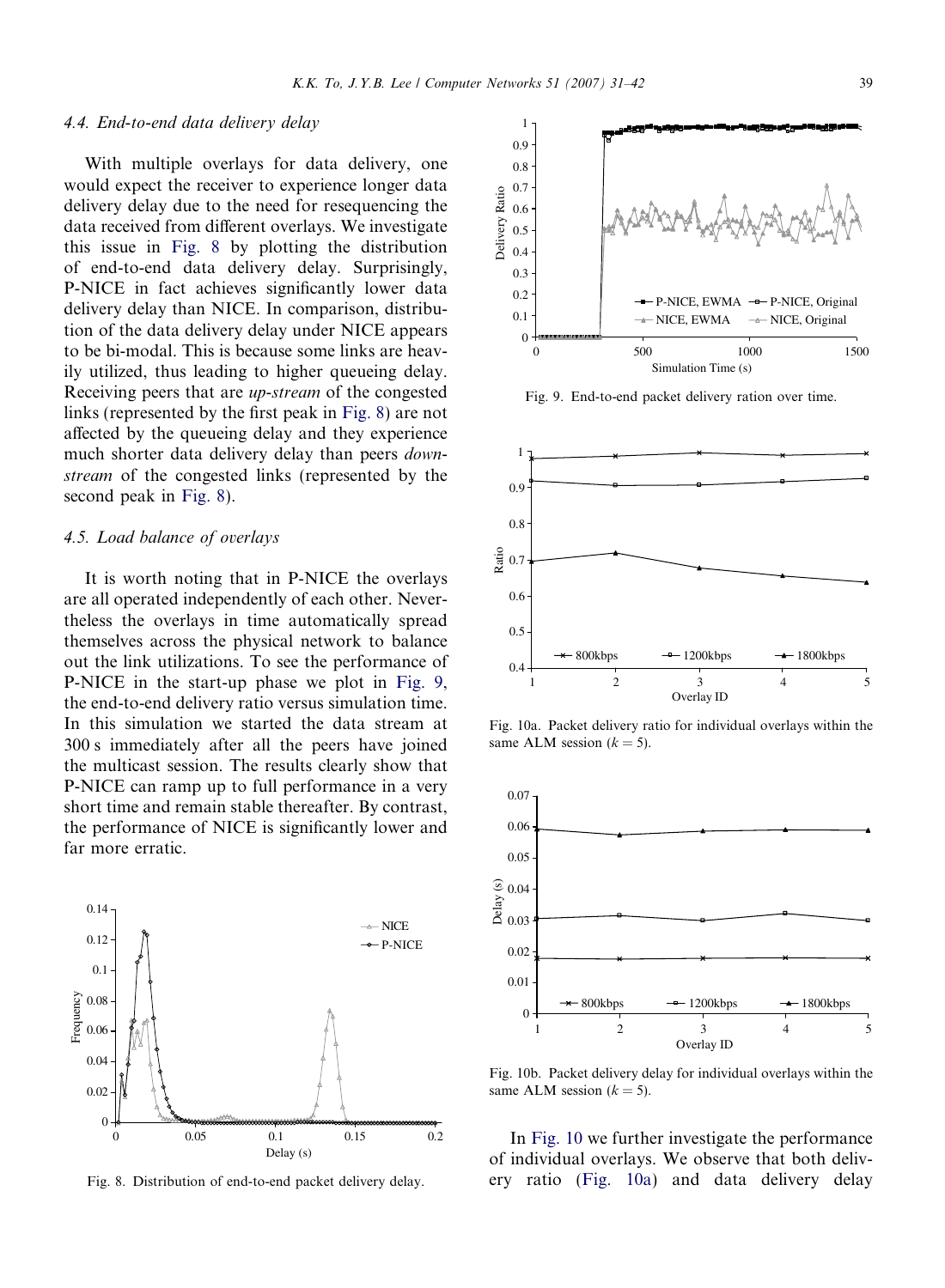

Fig. 11. Maximum data-rate of different type of physical links across time.

([Fig. 10b\)](#page-8-0) are very similar for all overlays. This surprising result can be explained by comparing the link utilization of different types of links. Specifically, there are three different types of links in our simulation, namely transit-to-transit links (high bandwidth), transit-to-stub links (medium bandwidth), and stub-to-stub links (low bandwidth).

Fig. 11 shows the maximum data-rate of each of the link types across the simulation time period. The results show that P-NICE, despite its round-robin data allocation across the multiple overlays, can still exploit links with higher bandwidth (i.e., transitto-transit and transit-to-stub) by routing more overlays through these links. In contrast, the low bandwidth links are being kept from congestion by reducing the number of overlays passing through them.

In other words, P-NICE adapts the data flow to a link's capacity by routing an appropriate number of overlays through it, without requiring explicit unequal rate allocation at the overlay level.

### 4.6. Peers reception quality

Fig. 12a shows the reception quality for different peers within the same ALM session. For P-NICE, peers experienced data delivery delay from 0.01 s to 0.025 s while peers in NICE experienced a wider variation from 0.03 s to 0.08 s. This shows that the delay performance for different peers is more consistent when using P-NICE. The same is observed in the delivery ratio shown in Fig. 12b, with peers in NICE experiencing delivery ratio between 40% and 60% while peers in P-NICE all achieves more than 98% delivery ratio. Overall, P-NICE with mul-



Fig. 12a. Distribution of end-to-end packet delivery delay for different peers within the same ALM session.



Fig. 12b. Cumulative distribution of end-to-end packet delivery ratio of peers.

tiple overlays can achieve far more consistent performance across all receiving peers.

### 4.7. Control overheads

Lastly, we investigate the control overheads generated by the ALM protocols. [Fig. 13](#page-10-0) plots the total control overheads of P-NICE (in megabytes) for different number of overlays, over the entire simulation period. The overhead of the original NICE protocol is about 40 MB while the overhead of P-NICE with 5 overlays is about 6 times more at 240 MB. However, we note that the delivery ratio of P-NICE and NICE differ significantly, with P-NICE achieving 98% and NICE achieving only 55%.

To compare the control overheads more fairly, we introduce a metric called *Normalized Overhead*, defined as the ratio between the total control over-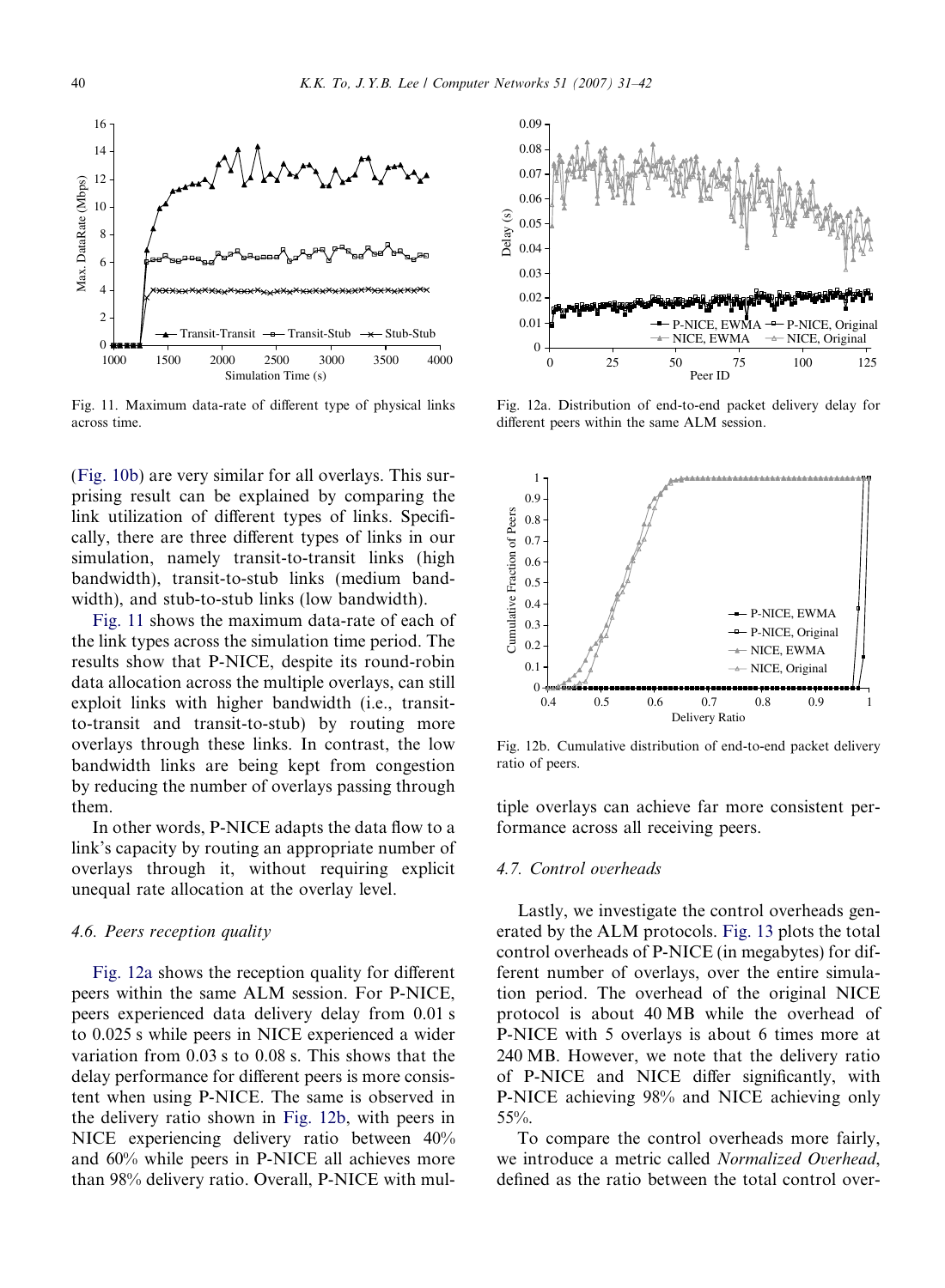<span id="page-10-0"></span>

Fig. 13. Total overhead versus number of overlays.



Fig. 14. Normalized overhead versus number of overlays.

heads (in bytes) over the total amount of data received by all peers. In other words, the Normalized Overhead represents the cost of control overhead per unit of data delivered.

Fig. 14 plots the normalized overhead for 1 to 5 overlays. The overhead for a peer is about 4–6 kbps when transporting a 800 kbps media stream. This is quite small ( $\sim$ 0.7%) when compared to the data-rate of 800 kbps. Even for 5 overlays the normalized overheads can still be kept within 1% of the media stream data-rate and so the impact of RTT measurements on the data transfers will be negligible.

#### 5. Summary and future work

In this work we extended the NICE protocol to use parallel overlays to better utilize the available network capacities to achieve a higher multicast data throughput. The principle behind P-NICE is the routing of application-layer multicast packets over multiple paths in the network. This multipath multicast routing scheme can be considered as an extension of multipath routing studied extensively in unicast applications [\[18\]](#page-11-0).

To compensate for the increased control overheads, P-NICE employs a new algorithm based on EWMA to smooth out the measured RTT and to filter short-term random variations to reduce the number and frequency of topology rearrangements. The simulation results show that P-NICE substantially outperforms NICE in high-data-rate applications.

One technique adopted in P-NICE is to employ mechanisms to continuously measure the network conditions (in the forms of peer-to-peer delays) and then to react to network changes through topology reconfigurations. Instead of reacting to network condition changes, the ALM protocol could also actively optimize its performance through, for example, proactively probing for available network bandwidth or proactively reallocating the data-rates allocated to the parallel overlays. However, this will likely increase the control overheads further and thus it will be desirable to explore new ways to cut down the control overheads, such as through sharing measurement information across the multiple overlays, $\frac{1}{x}$  or taking one step further, splitting the measurement tasks between the multiple overlays to further reduce control overheads.

Finally, as the number of overlays has a significant impact on the achievable throughput, it will be highly desirable to develop intelligent ways to control and optimize the number of overlays to deploy, or even to dynamically adapt the number of overlays in response to changing network conditions. Further work is warranted to investigate these and many other open problems in application layer multicast over parallel overlays.

### Acknowledgements

The authors wish to express their gratitude to the anonymous reviewers and the associate editor for their constructive comments and insightful suggestions in improving this paper. This work was funded in part by a Direct Grant, an Earmarked Grant (CUHK4211/03E) from the HKSAR Research Grant Council, and the UGC Area of Excellence in Information Technology Scheme (AoE/E-01/99).

<sup>&</sup>lt;sup>1</sup> The authors wish to thank the anonymous reviewer for this idea.